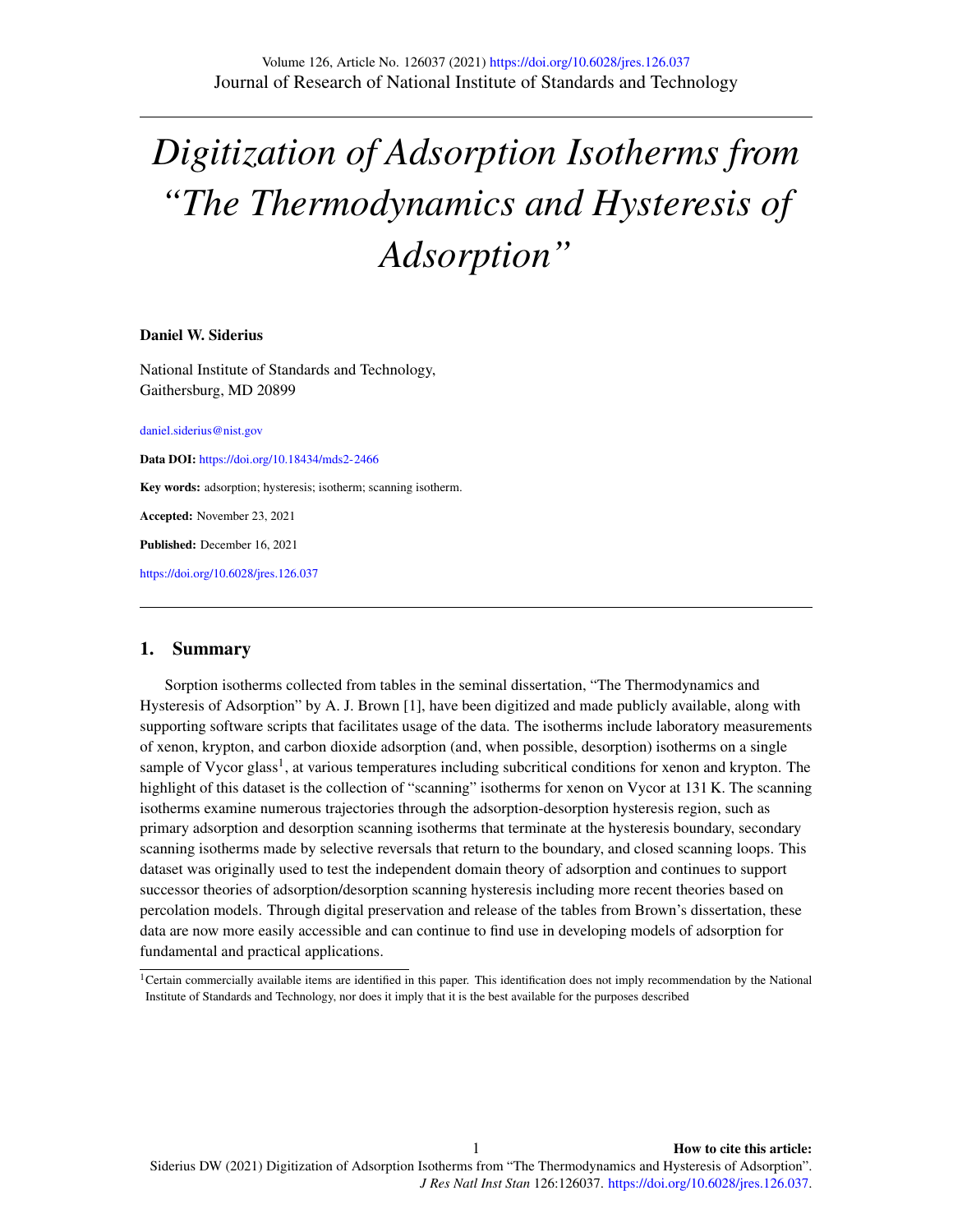# 2. Data Specification

| <b>NIST Operating Unit</b> | Material Measurement Laboratory, Chemical Sciences Division, Chemical Informat-<br>ics Research Group |
|----------------------------|-------------------------------------------------------------------------------------------------------|
| Format                     | CSV (Python supporting software available on Github)                                                  |
| <b>Data Dictionary</b>     | https://github.com/nist-isodb/AJBrownThesisIsotherms/raw/main/tableschema.json                        |
| <b>Accessibility</b>       | All datasets submitted to <i>Journal of Research of NIST</i> are publicly available.                  |
| License                    | https://www.nist.gov/director/licensing                                                               |

Isotherms from Ref. [\[1\]](#page-5-0) have been digitized in four comma-separated-value (CSV) files available at [https://doi.org/10.18434/mds2-2466:](https://doi.org/10.18434/mds2-2466) three files contain the boundary isotherms of xenon, krypton, and carbon dioxide, in Vycor glass at various temperatures, and one file contains the scanning isotherms of xenon in Vycor at 151 K. (The scanning isotherm file also includes the 151 K boundary isotherm, for convenience.) The filename clearly denotes both the adsorbate fluid and type of isotherm, e.g. xe boundary isotherms.csv contains the boundary isotherms of xenon. The data sets are further subdivided into runs. For the boundary isotherms, each run corresponds to a different temperature. For the scanning isotherms, each run corresponds to a continuous sequence of states visited by the particular run; the scanning runs are further subdivided into segments that correspond to different pressure reversal objectives. Metadata about each measurement is included in the row of the data file containing that measurement (i.e., there is no need to cross-reference a row with metadata located elsewhere). The runs and segments are identified and described in metadata columns, so that the purpose of each run and the objective of the pressure sweep is described in situ. The list of data columns and brief description of each column is given in Table [1;](#page-2-0) the data dictionary is also available online in json-schema format as noted in the Data Specification table.

It is necessary to note that the pressure of measurements in the data files are given in three different forms (as in the original dissertation): "relative" pressure *p*/*p*0, where the absolute pressure measurement has been divided by the saturation pressure of the fluid at the measurement temperature; " $log_{10}(p/mmHg)$ ", the base-10 logarithm of the measured pressure in mmHg; and unaltered mmHg.

By extracting a set of rows from the file for a particular run (and segment), one can obtain a particular boundary or scanning isotherm and then further process the data as desired for the intended application. Since the files are formatted as CSV files, the data can be accessed using any conventional spreadsheet software. The boundary isotherms have additionally been deposited in the NIST/ARPA-E Database of Novel and Emerging Adsorbent Materials [\[2\]](#page-5-1), accessible directly at

[https://adsorption.nist.gov/isodb/index.php?DOI=10.6028/jres.126.037#biblio.](https://adsorption.nist.gov/isodb/index.php?DOI=10.6028/jres.126.037#biblio)

# 3. Methods

The purpose of the dissertation "The Thermodynamics and Hysteresis of Adsorption" by A. J. Brown [\[1\]](#page-5-0), published in 1963, was to provide careful measurements of adsorption and desorption of various gases in Vycor glass that could test the then-contemporary independent domain theory of hysteresis in adsorption and desorption [\[3\]](#page-5-2). Additionally, the laboratory measurements presented in this dissertation uniquely include a set of "scanning" isotherms of xenon in Vycor, covering situations including scanning from the adsorption isotherm, scanning from the desorption isotherm, and scanning paths that include closed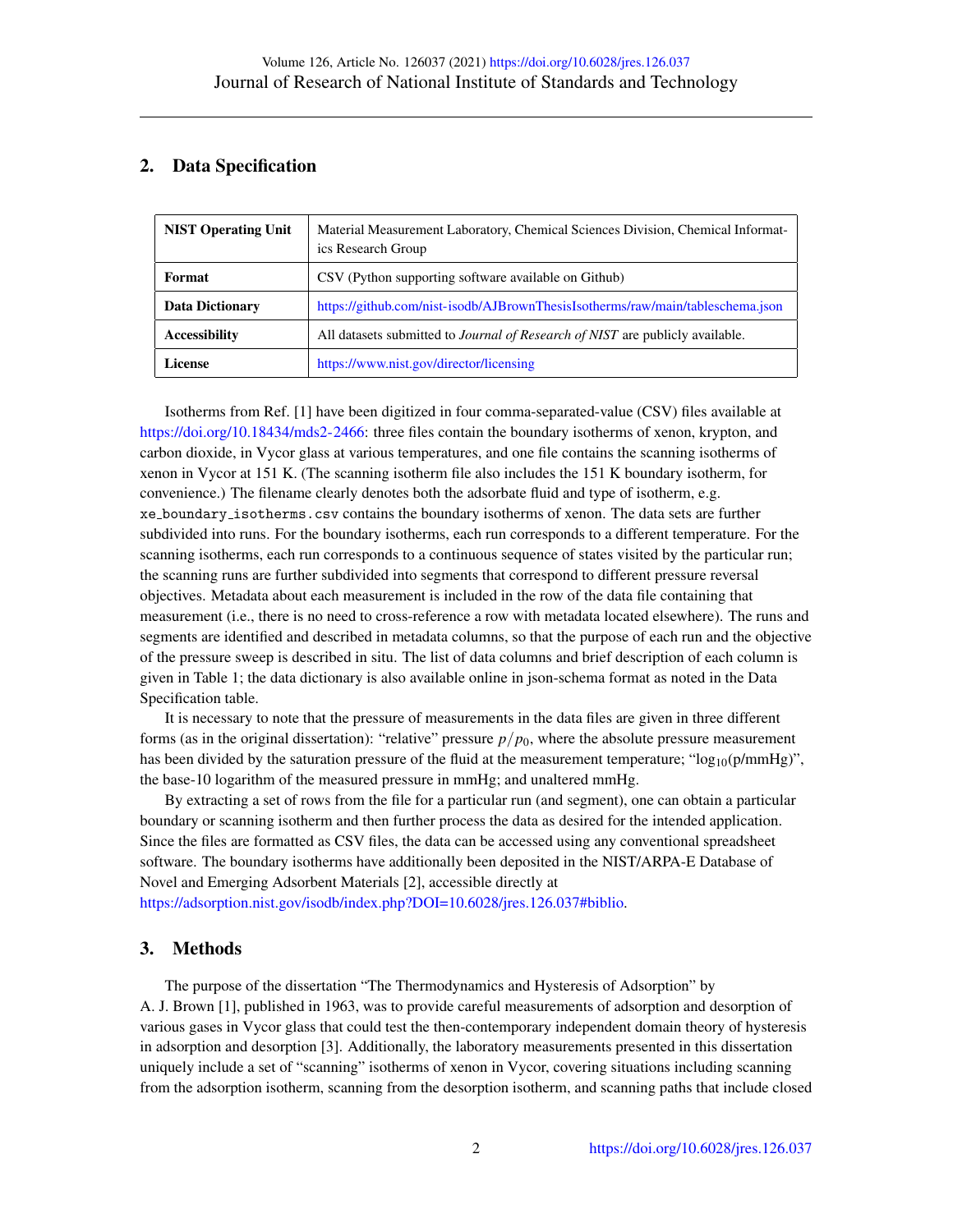<span id="page-2-0"></span>

| <b>Column Name</b>               | <b>Contents</b>                                                | Data Type     |
|----------------------------------|----------------------------------------------------------------|---------------|
| run id                           | Identification number of run                                   | Integer       |
| run_description                  | Text description of run                                        | String        |
| segment_id <sup>a</sup>          | Identification number of segment of run                        | Integer       |
| segment_description <sup>a</sup> | Text description of segment                                    | String        |
| adsorbent                        | Name of adsorbent material                                     | String        |
| adsorbent_mass                   | Adsorbent mass                                                 | Float         |
| adsorbent_mass_units             | Units of adsorbent mass                                        | String        |
| adsorbate                        | Name of adsorbate                                              | String        |
| adsorbate_mass                   | Molecular weight of adsorbate                                  | String        |
| adsorbate_mass_units             | Units of molecular weight of adsorbate                         | String        |
| temperature_units                | Units of temperature measurement $(K = Kelvin, C = Celsius)$   | String        |
| pressure_units                   | Units of pressure measurement (log10(mmHg), mmHg, or relative) | String        |
| adsorption_units                 | Units of adsorption measurement                                | String        |
| temperature                      | Temperature measurement                                        | Float         |
| pressure                         | Pressure measurement                                           | Float         |
| adsorption                       | Adsorption measurement                                         | Float         |
| uncertainty                      | Uncertainty in final digit of adsorption measurement           | Float         |
| branch                           | Branch of isotherm (A=Adsorption, D=Desorption)                | <b>String</b> |
| notes                            | Comments, either from original data or editorial notes"        | String        |

Table 1. Description of data columns in the CSV files containing digitized isotherms from Ref. [\[1\]](#page-5-0).

<sup>a</sup> Runs are subdivided into segments only for scanning isotherms.

loops in the hysteresis loop of the boundary isotherm. According to persons familiar with these measurements, these measurements were done painstakingly slowly to ensure that the resultant isotherms (especially the scanning isotherms) were not artifacts of slow adsorption/desorption kinetics or rushed experiments [\[4\]](#page-5-3). Unfortunately, the isotherm data in Brown's dissertation were never published in articles dedicated to discussion of the measurements. Certain portions of the data have been included in later publications including a still-influential review by Everett [\[5\]](#page-5-4), but the result is that valuable measurements of sorption scanning hysteresis were only available in the original dissertation document.

Uniquely, all of the isotherms were presented in the dissertation's appendices in table form, allowing for faithful extraction of the data to a modern digital format. In 2020, Prof. Peter Monson, representing the International Adsorption Society [\[6\]](#page-5-5), supplied NIST with photocopies of the original data tables from Brown's dissertation and proposed that NIST preserve the data in digital form and make it widely available to the scientific community. These particular photocopies were from the personal scientific notes of Prof. Geoffrey Mason (whose research also addressed adsorption-desorption hysteresis [\[7–](#page-5-6)[9\]](#page-6-0)) and included helpful hand-written notes about the data that have been preserved in the digitized tables described here. This section presents the conversion of those isotherm data tables to digital files and describes how to access and use the data, ultimately to facilitate its usage for theories of adsorption-desorption hysteresis and scanning hysteresis.

## 3.1 Historical Context of the Isotherm Data

The isotherms presented in Brown's dissertation are either *boundary isotherms*, measured with either monotonically increasing or decreasing pressure beginning at either zero pressure or a high pressure where the adsorbent is saturated, or *scanning isotherms*, where the pressure change may purposefully change directions. For example, Figure [1](#page-3-0) contains a conceptual adsorption-desorption isotherm (type IV(a), with H1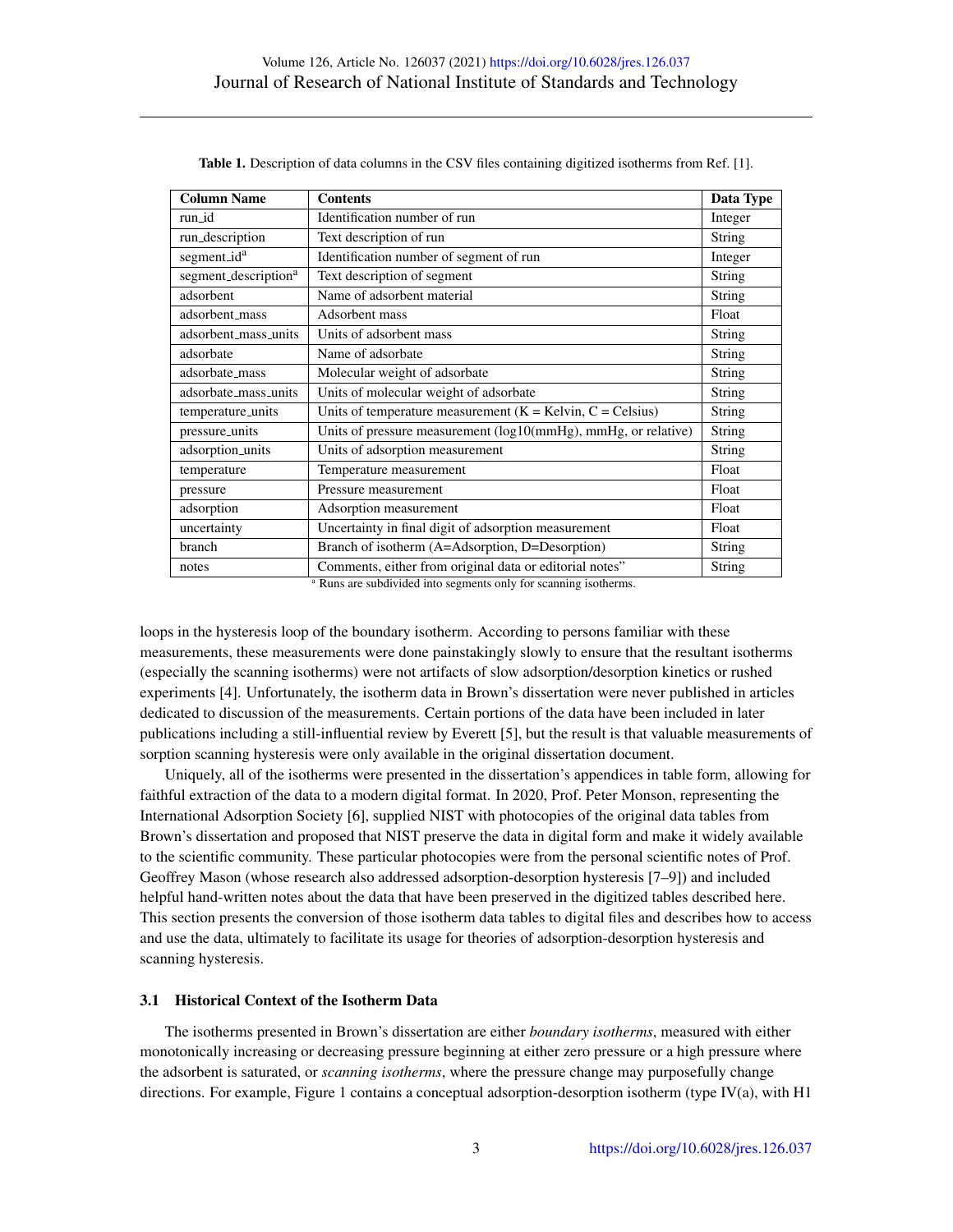hysteresis, in the IUPAC classification scheme [\[10\]](#page-6-1)) at a subcritical temperature of the adsorbate. The blue traces identify the boundary isotherm, which includes a hysteresis loop enclosed by points A, B, C, and D. A scanning isotherm is obtained when an isotherm measurement includes a pressure reversal wherein the subsequent sequence of adsorption or desorption points does not follow the boundary isotherm. In Figure [1,](#page-3-0) a desorption scanning isotherm is shown by the green trace; the scanning isotherm would be obtained by measuring an adsorption isotherm through points A and B up to point H, at which point the pressure is decreased, stepping through states along the green trace to point G. Similarly, the adsorption scanning isotherm shown in the red trace could be obtained by measuring a desorption isotherm through points C and D to point E, then increasing the pressure to follow a path of states to point F. Other scanning isotherms can follow loops inside the hysteresis loops simply by reversing the pressure at points on and/or inside the hysteresis loop. Scanning isotherms can be used to determine information about pore geometry, network connectivity, and pore-size distribution that is not available exclusively from the boundary isotherm [\[9\]](#page-6-0). For a recent work discussing scanning isotherms, consult Ref. [\[11\]](#page-6-2).

<span id="page-3-0"></span>

Fig. 1. Conceptual schematic of a conventional subcritical adsorption-desorption isotherm with scanning isotherms. The blue traces follow the adsorption and desorption branches of the boundary isotherm. The red trace is a hypothetical adsorption scanning isotherm and the green trace is a hypothetical desorption scanning isotherm. The labeled points identify particular locations in the isotherm to facilitate description in the main test.

At the time of publication of Brown's dissertation (1963), scanning hysteresis was described via the independent domain theory [\[3,](#page-5-2) [5\]](#page-5-4), and the data in the dissertation were used to extensively test the theory. Independent domain theory of adsorption hysteresis may be summarized as follows: a porous material may be composed of an assembly of microscopic domains that behave independently during adsorption and desorption. Each domain can exist in one of two states (filled or empty), and has unique condensation and evaporation pressures where the state changes (e.g., each domain has a unique hysteresis isotherm). An assembly of these microscopic domains will, at some pressure, contain a distribution of some filled domains and some empty domains, which is termed the *domain complexion*. The path traced by the assembly of domains in an adsorption or desorption isotherm is thus determined by the particular sequence of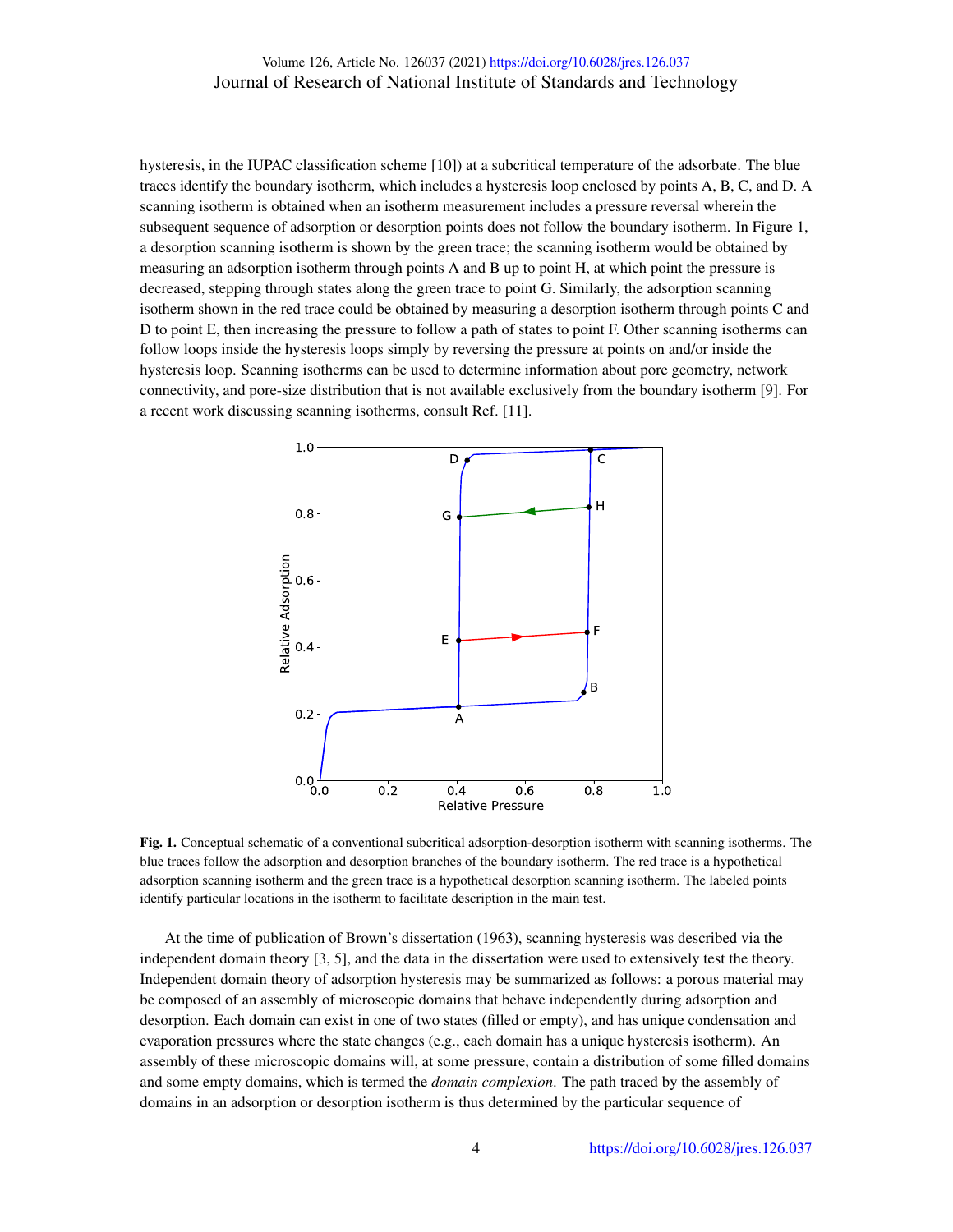complexions visited by the experiment [\[12\]](#page-6-3). Reversing the direction of pressure changes while in a complexion that is neither completely filled nor completely empty can cause the assembly of domains to visit a complexion that differs from the preceding complexion because some domains that changed state in the preceding step may not change state in the reversed step. This non-reversibility that follows from independent behavior of the individual domains results in scanning isotherms that are not kinetic artifacts. For a more complete discussion of independent domain theory, the reader is directed to the recent review in Ref. [\[12\]](#page-6-3). Subsequent work highlighted the importance of thermodynamic metastability, pore-blocking, and cavitation as causes of hysteresis, ultimately highlighting the incompleteness of the independent domain theory [\[10\]](#page-6-1). While the independent domain theory has been superseded [\[12,](#page-6-3) [13\]](#page-6-4), scanning isotherms are still useful for porous material characterization and theoretical modeling when coupled with more modern theoretical interpretations. More recently, percolation models for scanning hysteresis have been developed, where pore connectivity, blockage at pore interconnects, and cascades of pore filling and pore emptying result in scanning hysteresis. Data from Brown's dissertation was used in some of the earliest works on percolation theories of scanning hysteresis [\[7,](#page-5-6) [8,](#page-6-5) [14,](#page-6-6) [15\]](#page-6-7) and is still referenced today, e.g., Ref. [\[11\]](#page-6-2).

#### 3.2 Data Extraction and Organization

As noted earlier, all of the isotherm measurements in Brown's dissertation were given in table form, greatly easing the process of extracting and organizing the measurements in digital files. Optical character recognition was originally attempted to speed the data extraction process, but this proved infeasible as the character recognition errors were too numerous. Hence, the tables were manually digitized into the CSV files described above. For reference, the isotherm measurements are given in Appendix 3 of the dissertation, divided into tables for each run/segment. The heading of each run/segment includes the name of the adsorbate (xenon, krypton, or carbon dioxide), the name of the adsorbent (Vycor, in all cases), and the temperature in kelvins. The data follows in three columns: a character descriptor of the isotherm branch (either A=adsorption or D=desorption), the measured mass of adsorbate in mg with an estimate of the uncertainty in the last digit of the adsorbed mass, and the pressure of the measurement. The other metadata necessary to describe the experiment includes the mass of Vycor (which was 61.60(6) mg in all experiments; all used the same sample of Vycor). The original data tables also include various annotations about equipment issues associated with specific measurements and indications that saturation had been achieved; these annotations are included in the 'notes' column of the CSV files. Thus, it was straightforward to convert the data tables in Appendix 3 to the expanded tables in the digital CSV files, where the fully descriptive metadata and explanatory notes are included with each triplet of (isotherm branch, adsorbate mass, pressure). [augmented data] Lastly, the copy of Appendix 3 supplied to the author of this manuscript contains various hand-written notes, pointing out concerns about the data; these notes and other similar comments by the present author (marked "Editor") have also been included in the 'notes' column of the CSV file.

#### 3.3 Data Processing Tools

Given both the large set of data and the multiplicity of modes for presenting pressure measurements, Python scripts have been developed for processing the isotherms in the CSV files. Most importantly, there are scripts that:

- 1. Provide the saturation pressure  $(p_0)$  of xenon and krypton according to the correlations used in Ref. [\[1\]](#page-5-0);
- 2. Extract a single isotherm run and segment (if applicable) from the CSV file;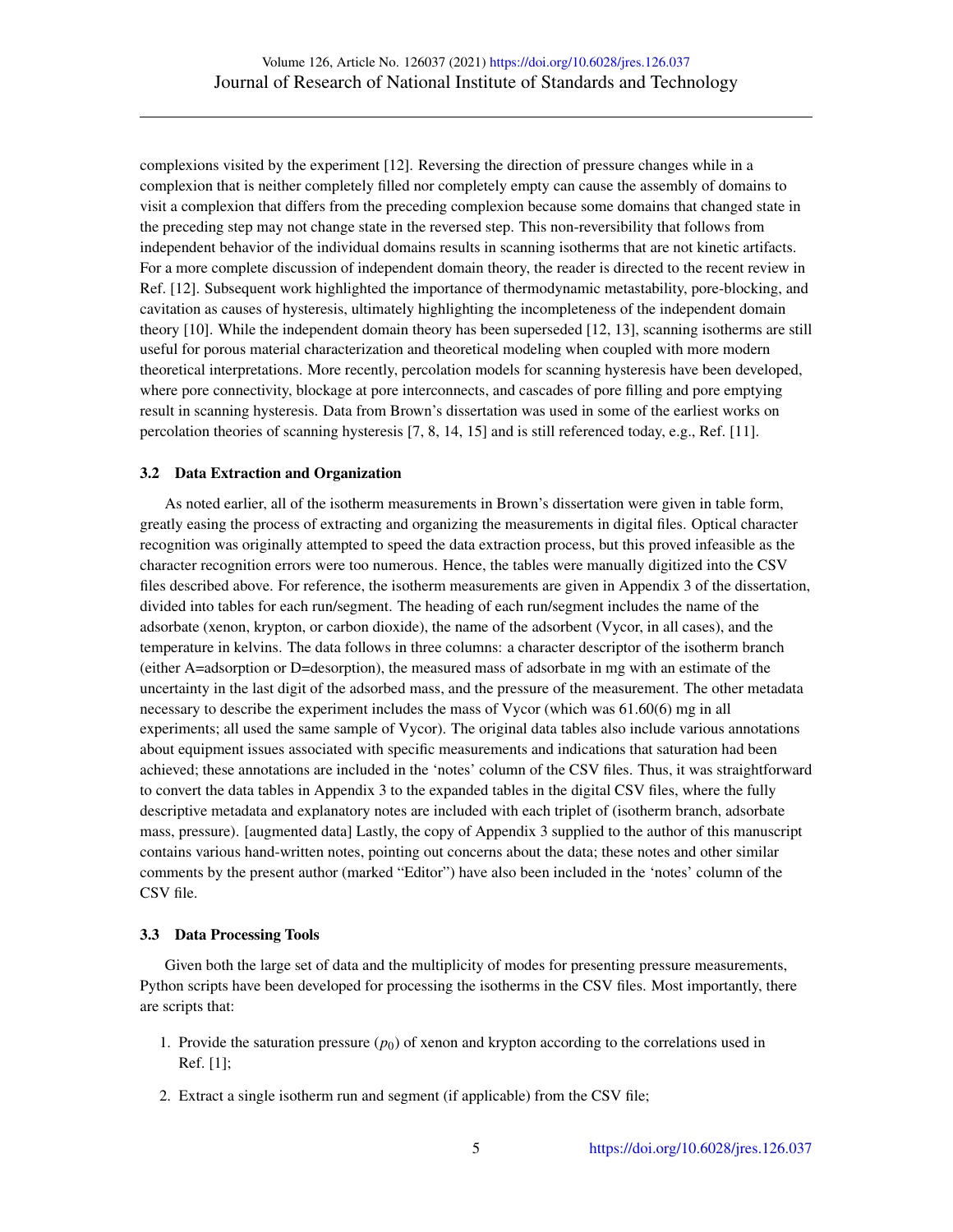- 3. Convert the isotherm to a consistent format, where the pressure is given in absolute units and the adsorption has been normalized by the adsorbent mass;
- 4. Convert the isotherm to the NIST JSON Isotherm format [\[2\]](#page-5-1);
- 5. Extract a set of scanning isotherms and plotting the resultant set;
- 6. Silently preserve the number of significant figures in converted data, particularly for conversion of the logarithmic pressure to nominal pressure;
- 7. Convert the pressure measurements to other desired units.

#### 3.4 Example Data Processing

As examples of how to use the data processing tools, three Jupyter Notebooks are provided with the supporting software:

Example Processing.ipynb: A brief demonstration of extraction of the boundary isotherm and one primary scanning isotherm of xenon;

Boundary Isotherms.ipynb: An extensive demonstration of how to extract and manipulate the boundary isotherms;

Scanning Isotherms.ipynb: A demonstration of how to extract scanning isotherms either individually or in sets and then plot the isotherm(s).

## 4. Impact

The sorption isotherms, both boundary and scanning types, from A. J. Brown's dissertation [\[1\]](#page-5-0) have been in use for nearly 60 years, supporting the development of successive theories of adsorption-desorption hysteresis and scanning hysteresis over that time. By preserving those isotherm measurements and making them more widely available, the intention is that these data continues to support theoretical models of hysteresis and pore characterization from isotherm measurements.

#### Acknowledgments

The author acknowledges Andrew Yuill of the University of Bristol for scanning portions of the thesis. Additionally, the author thanks Prof. Peter Monson (University of Massachusetts Amherst, emeritus), Prof. Alexander Neimark (Rutgers University), and Prof. Matthias Thommes (Friedrich-Alexander Universitat¨ Erlangen-Nürnberg) for helpful conversations that aided the present work.

## 5. References

- <span id="page-5-0"></span>[1] Brown AJ (1963) *The Thermodynamics and Hysteresis of Adsorption*. Ph.D. thesis. University of Bristol, Bristol, UK. Available at [https://ethos.bl.uk/OrderDetails.do?uin=uk.bl.ethos.633491.](https://ethos.bl.uk/OrderDetails.do?uin=uk.bl.ethos.633491)
- <span id="page-5-1"></span>[2] Siderius D, Shen V, Johnson III R, van Zee R (eds) (2014) *NIST/ARPA-E Database of Novel and Emerging Adsorbent Materials* (National Institute of Standards and Technology). <https://doi.org/10.18434/T43882>
- <span id="page-5-2"></span>[3] Everett DH, Smith FW (1954) A general approach to hysteresis. part 2: Development of the domain theory. *Trans Faraday Soc* 50:187–197. <https://doi.org/10.1039/TF9545000187>
- <span id="page-5-3"></span>[4] Monson PA (2020) Personal communication.
- <span id="page-5-4"></span>[5] Everett DH (1967) Adsorption hysteresis. *The Solid–Gas Interface*, ed Flood EA (Decker, New York) Vol. 1, pp 1055–1113.
- <span id="page-5-5"></span>[6] International Adsorption Society (2021). Available at <https://www.int-ads-soc.org>
- <span id="page-5-6"></span>[7] Mason G (1982) The effect of pore space connectivity on the hysteresis of capillary condensation in adsorption—desorption isotherms. *J Colloid Int Sci* 88(1):36–46. [https://doi.org/10.1016/0021-9797\(82\)90153-9](https://doi.org/10.1016/0021-9797(82)90153-9)